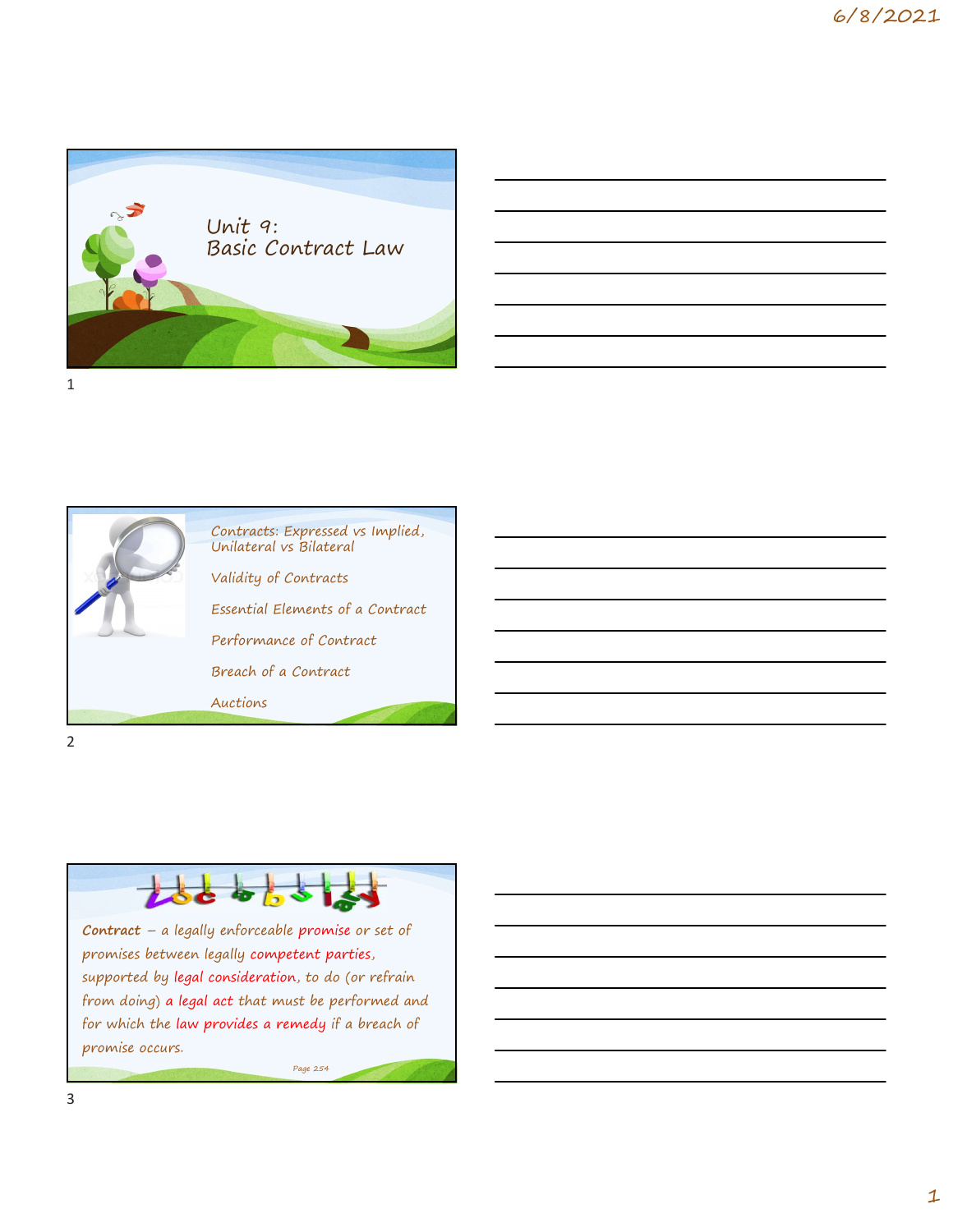



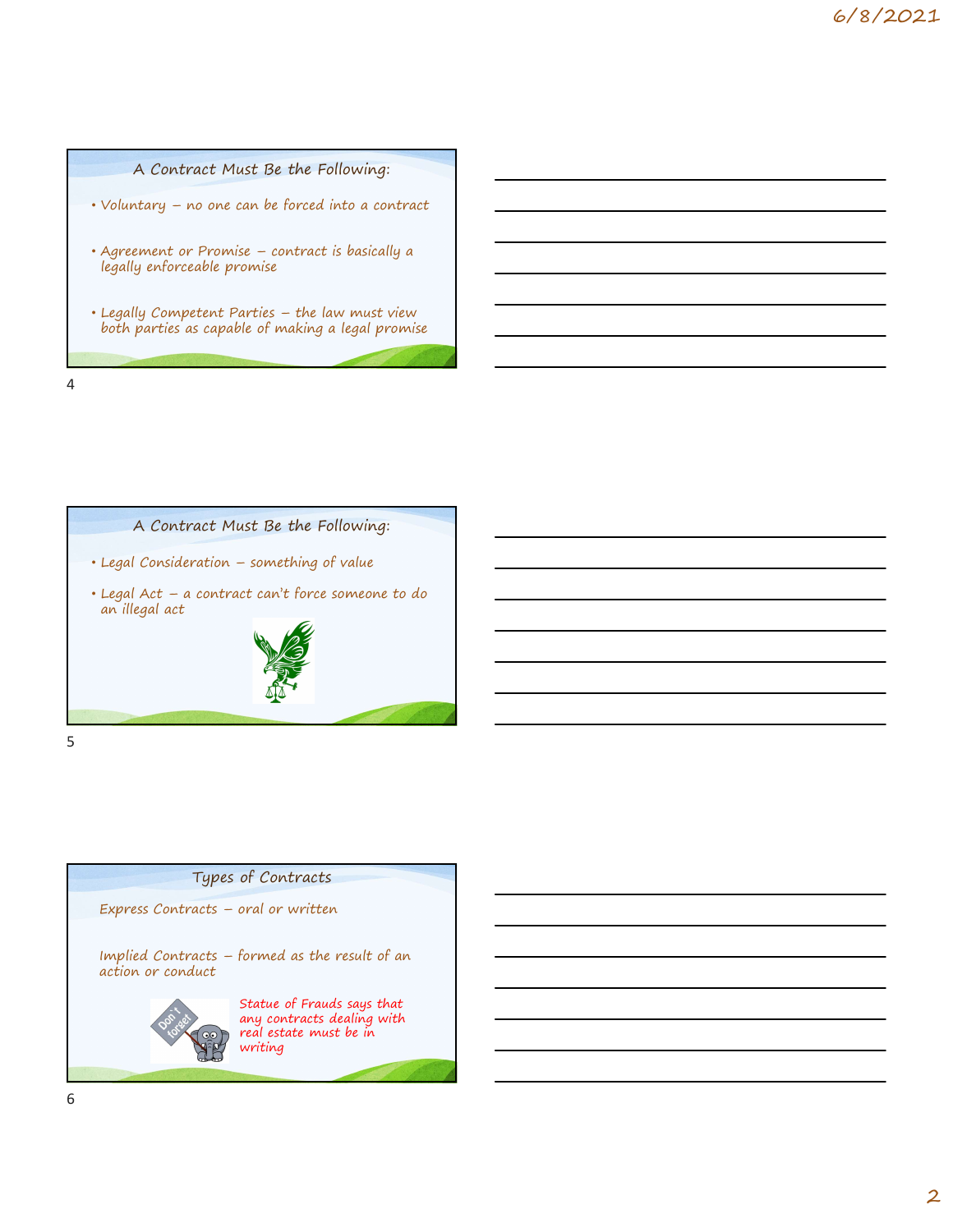### Types of Contracts





Types of Contracts<br>Bilateral Contracts – both parties<br>must act .. A promise for a promise<br>persuades a second party to do<br>something<br>something Types of Contracts<br>
<u>ets</u> - both parties<br>
smise for a promise<br>
Unilateral Contracts - one party<br>
persuades a second party to do<br>
Something<br>
Something Unilateral Contracts – one party<br>persuades a second party to do something



| something<br>remains to be<br>done by one<br>party or both<br>parties |                                              | Contract:<br>all commitments<br>have been fulfilled<br>and monies are<br>disbursed |  |  |
|-----------------------------------------------------------------------|----------------------------------------------|------------------------------------------------------------------------------------|--|--|
|                                                                       |                                              |                                                                                    |  |  |
|                                                                       |                                              |                                                                                    |  |  |
|                                                                       |                                              |                                                                                    |  |  |
|                                                                       |                                              |                                                                                    |  |  |
|                                                                       |                                              |                                                                                    |  |  |
|                                                                       |                                              |                                                                                    |  |  |
|                                                                       |                                              |                                                                                    |  |  |
|                                                                       | Validity of Contracts Figure 9.1, pg 256     |                                                                                    |  |  |
| Classification of Contract                                            | Legal effect                                 | Example                                                                            |  |  |
| Valid                                                                 | Binding and enforceable on<br>both parties   | Agreement complies with<br>essentials of a valid contract                          |  |  |
| Void                                                                  | No Legal Effect                              | Contract for an illegal<br>purpose                                                 |  |  |
| Voidable                                                              | Valid but may be<br>disaffirmed by one party | Contract with a minor,<br>coercion, mental illness,<br>undisclosed material fact   |  |  |

| one<br>· both    |                                                                          | have been fulfilled<br>and monies are<br>disbursed   |  |  |  |
|------------------|--------------------------------------------------------------------------|------------------------------------------------------|--|--|--|
| tion of Contract | idity of Contracts Figure 9.1, pg 256<br>Legal effect                    | Example                                              |  |  |  |
| Valid            | Binding and enforceable on                                               | Agreement complies with                              |  |  |  |
|                  | both parties                                                             | essentials of a valid contract                       |  |  |  |
| Void             | No Legal Effect                                                          | Contract for an illegal<br>purpose                   |  |  |  |
| Voidable         | Valid but may be<br>disaffirmed by one party                             | Contract with a minor,<br>coercion, mental illness,  |  |  |  |
| enforceable      | Valid between the parties,<br>but neither party may force<br>performance | undisclosed material fact<br>Certain oral agreements |  |  |  |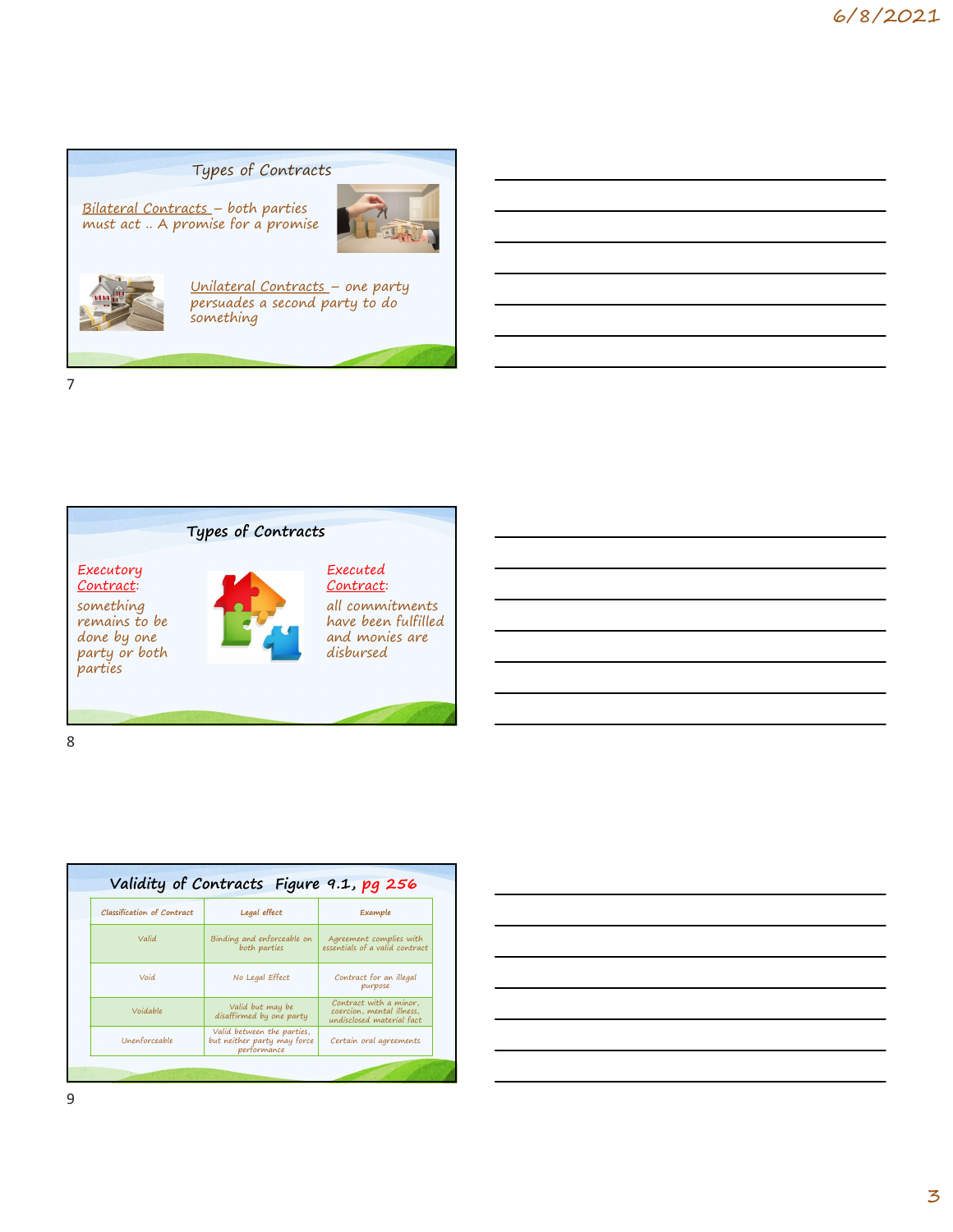



#### Formation of a Contract

#### Requirement for Reality of Consent:

- that person or by a court
- 2. Misrepresentation, fraud or mistake of fact could render a contract voidable by the injured party

Reality of Consent reached when the above does NOT exist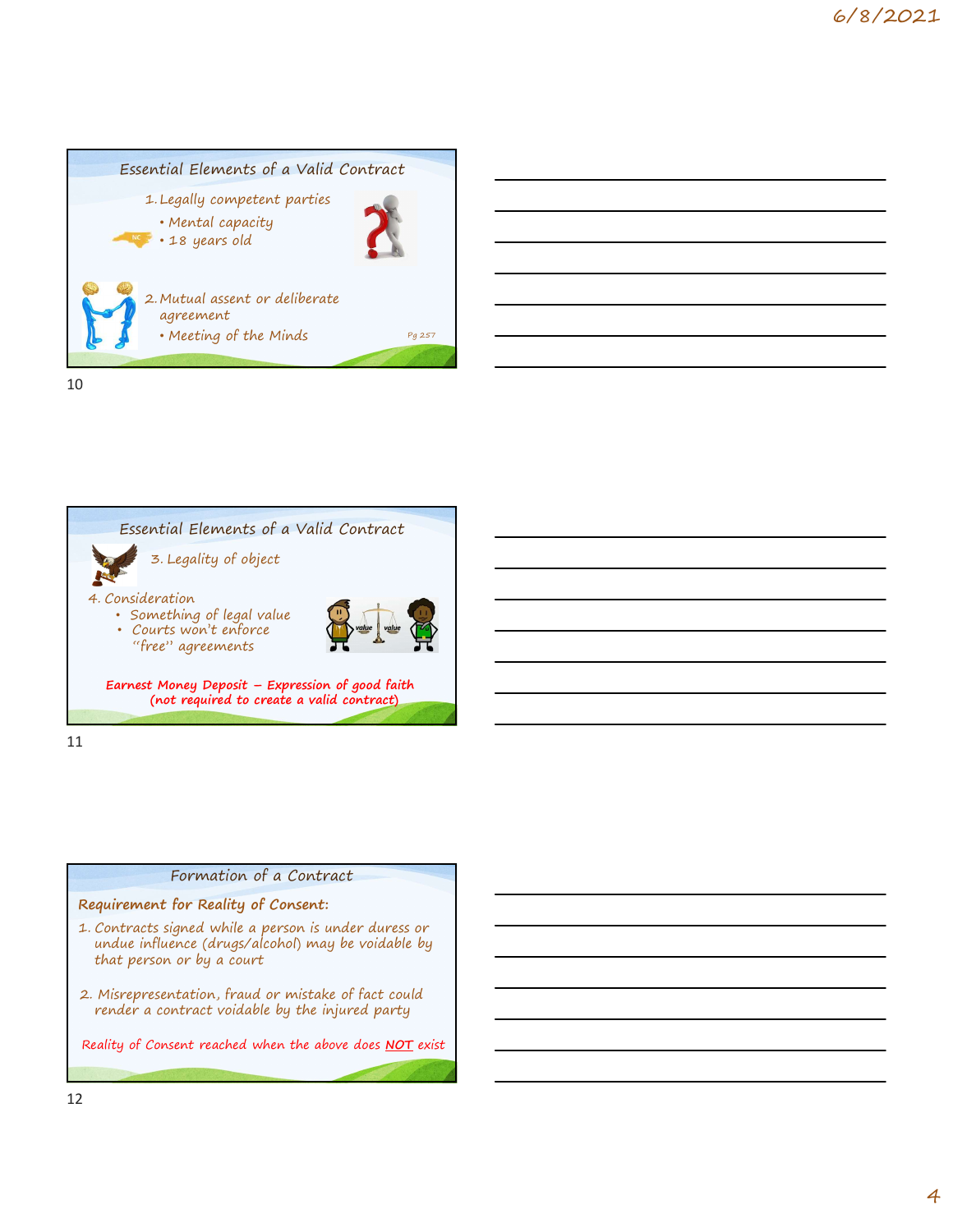## Revocation of an Offer Counteroffer: a change in any of the terms The offeror is relieved of the original offer because in effect, the offeree *rejected* it by making changes Page 258 and 258 and 258 and 258 and 258 and 258 and 258 and 258 and 258 and 258 and 258 and 258 and 258 and 25 Counteroffer: a change in<br>
any of the terms<br>
The offeror is relieved of the original offer because in<br>
effect, the offeree <u>reverent</u> it by making changes<br>
such that offer or a counteroffer may be revoked at any<br>
time befo The offeror is relieved of the original offer because in<br>effect, the offeree <u>rejected</u> it by making changes<br>for the shoester standard in the shoester of the shoes of the shoes of the shoes of the shoes of the shoes of the

13

Revocation of an Offer

- time before it has been accepted (even if the<br>person making the offer or counteroffer agreed to keep the offer open for a set period of time).
- principal and communication of acceptance or revocation to an agent is the same as communication directly to the principal

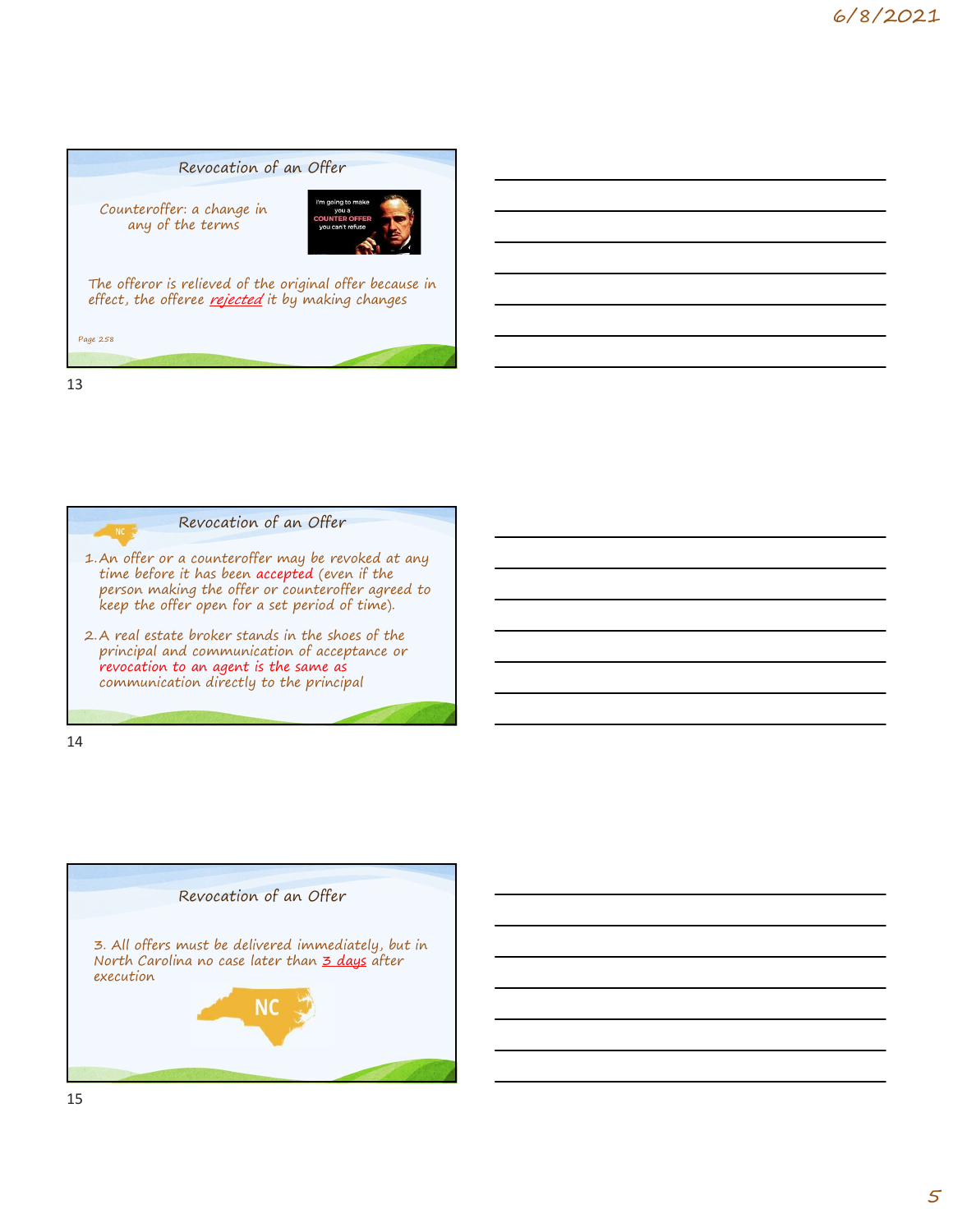On Monday, an offer was written to buy a seller's vacant lot for \$32,000. On Tuesday, the seller counteroffers by raising the purchase price up to \$33,500. The prospective buyer does not reply, so on Friday, the seller changes his mind and accepts the original price of \$32,000. Under these circumstances, there is: Counteroffers by raising the purchase price up to<br>
433,500. The prospective buyer does not reply, so<br>
on Friday, the seller changes his mind and accepts<br>
the original price of \$32,000. Under these<br>
circumstances, there is: \$33,500. The prospective buyer does not reply, so<br>on Friday, the seller changes his mind and accepts<br>the original price of \$32,000. Under these<br>circumstances, there is:<br><br><br>aby the selection of the prospection of the prospec on Friday, the seller changes his mind and accepts<br>the original price of \$32,000. Under these<br>circumstances, there is:<br><br><br>S. No Marday, an offer was verified to buy a subtry value for it  $32,000$ . On Turday,<br><br>the different

16

On Monday, an offer was written to buy a seller's vacant lot for \$32,000. On Tuesday, the seller counteroffers by raising the purchase price up to \$33,500. The prospective buyer does not reply, so on Friday, the seller cha Continuation and the was verified to buy a relief syncate to the 132,000. On Tuesday, they reduce not regular to the original of the original of the original of the original of the original of the original of the original

- 
- 
- 
- 

17

On Monday, an offer was written to buy a seller's vacant lot for \$32,000. On Tuesday, the seller<br>counteroffers by raising the purchase price up to \$33,500. The prospective buyer does not reply,<br>so on Friday, the seller cha

D. No valid agreement because the seller's counteroffer was a rejection of the original offer.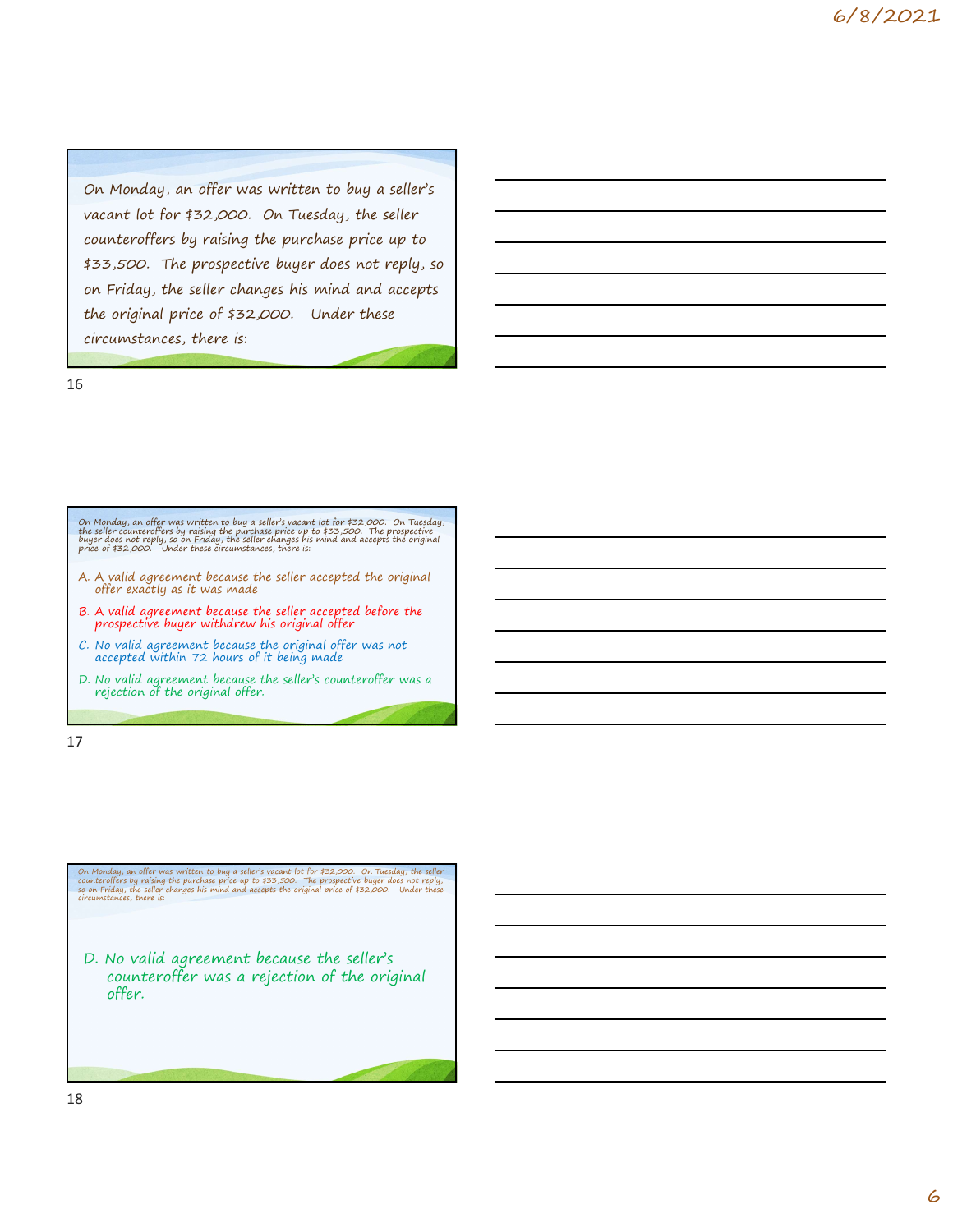| <b>NC</b> |                                | Agreement in Writing and Signed                                                                               |  |  |
|-----------|--------------------------------|---------------------------------------------------------------------------------------------------------------|--|--|
|           |                                | • In NC, Statute of Frauds for transferring real estate -<br>signed by the party to be bound by the agreement |  |  |
|           | · Based on common-law doctrine |                                                                                                               |  |  |
|           | enforceable in court           | • Certain types of contract must be in writing to be                                                          |  |  |
|           | •Deeds                         | Contracts for Sale                                                                                            |  |  |
|           | •Mortgages                     | Options (unit 10)                                                                                             |  |  |
|           | •Easements                     | Leases longer than 3 years                                                                                    |  |  |
|           |                                |                                                                                                               |  |  |
| 19        |                                |                                                                                                               |  |  |
|           |                                |                                                                                                               |  |  |
|           |                                |                                                                                                               |  |  |
|           |                                |                                                                                                               |  |  |
|           |                                |                                                                                                               |  |  |





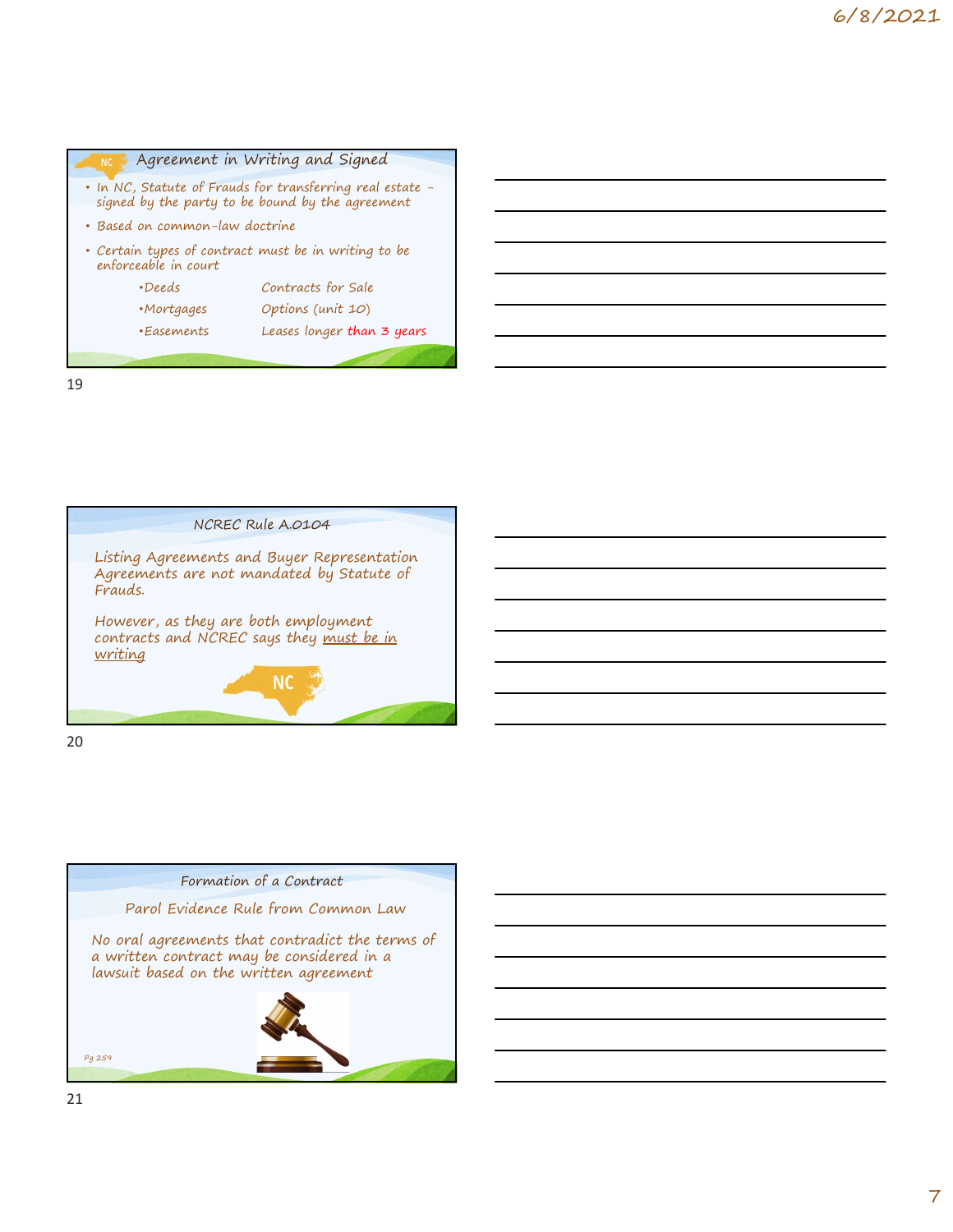

- Performance of a Contract<br>
a. Time is of the essence: The contract must be<br>
performed within the stipulated time or the party<br>
that did not perform within the timeframe is liable<br>
for breach of the contract. Usually by 5 p performed within the stipulated time or the party **that did not perform within the timeframe** is liable **that did not perform within the timeframe** is liable for breach of the contract. Usually by 5 pm Performance of a Contract<br>
a. Time is of the essence: The contract must be<br>
performed within the stipulated time or the party<br>
that did not perform within the simelaring is independent<br>
for breach of the contract. Usually
- it is a "general" target date that all parties should attempt to meet.



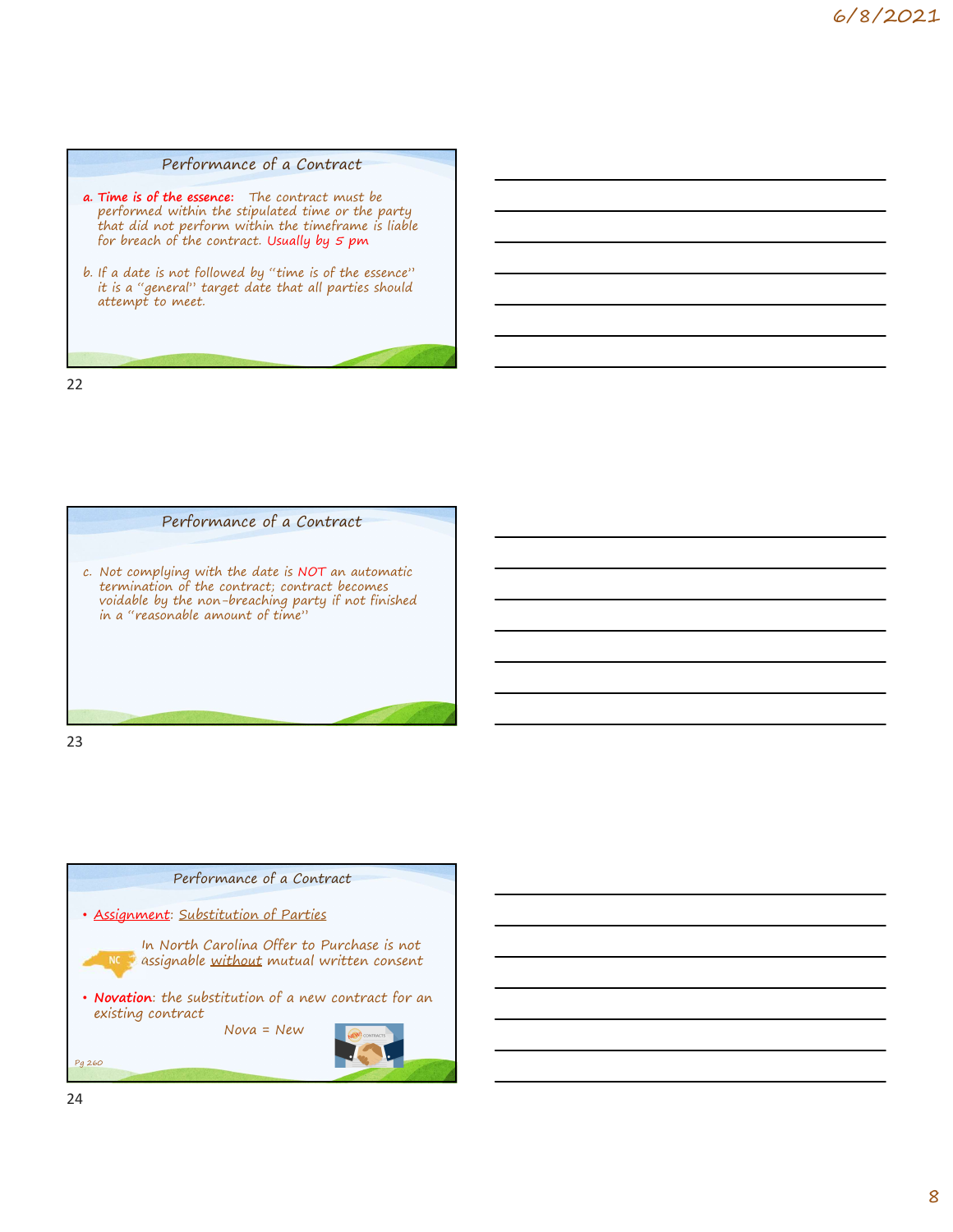#### Discharge of a Contract

Breach contract if one party defaults; cancelled by:

- •Partial performance (accord and satisfaction)
- •Substantial performance
- •Impossibility of performance
- •Mutual agreement of the parties to cancel
- •Operation of law

25

#### General Rules for Interpretation of Contracts:

- Inconsistent preliminary negotiations irrelevant
- Contract interpreted as a whole
- Contract judged as reasonable vs. unreasonable
- Popular interpretation of ordinary words
- Written provisions considered over pre-printed language
- Party that created ambiguity will not be favored

26 and the contract of the contract of the contract of the contract of the contract of the contract of the contract of the contract of the contract of the contract of the contract of the contract of the contract of the con

# Kules for Interpretation or Contracts:<br>
Interpretation and whole<br>
interpretation of ordinary words<br>
indeed as reasonable vs. unreasonable<br>
Interpretation of ordinary words<br>
It created ambiguity will not be favored<br>
It crea Breach = violation (no legal excuse) of any terms or conditions of a contract;



Injured party may:

- reputar interpretation of ordinary works<br>
Written provisions considered over pre-printed<br>
language<br>
Party that created ambiguity will not be favored<br>
Party that created ambiguity will not be favored<br>
Party that created amb (not the buyer in NC)
- 2. Be entitled to collect liquidated damages (EMD)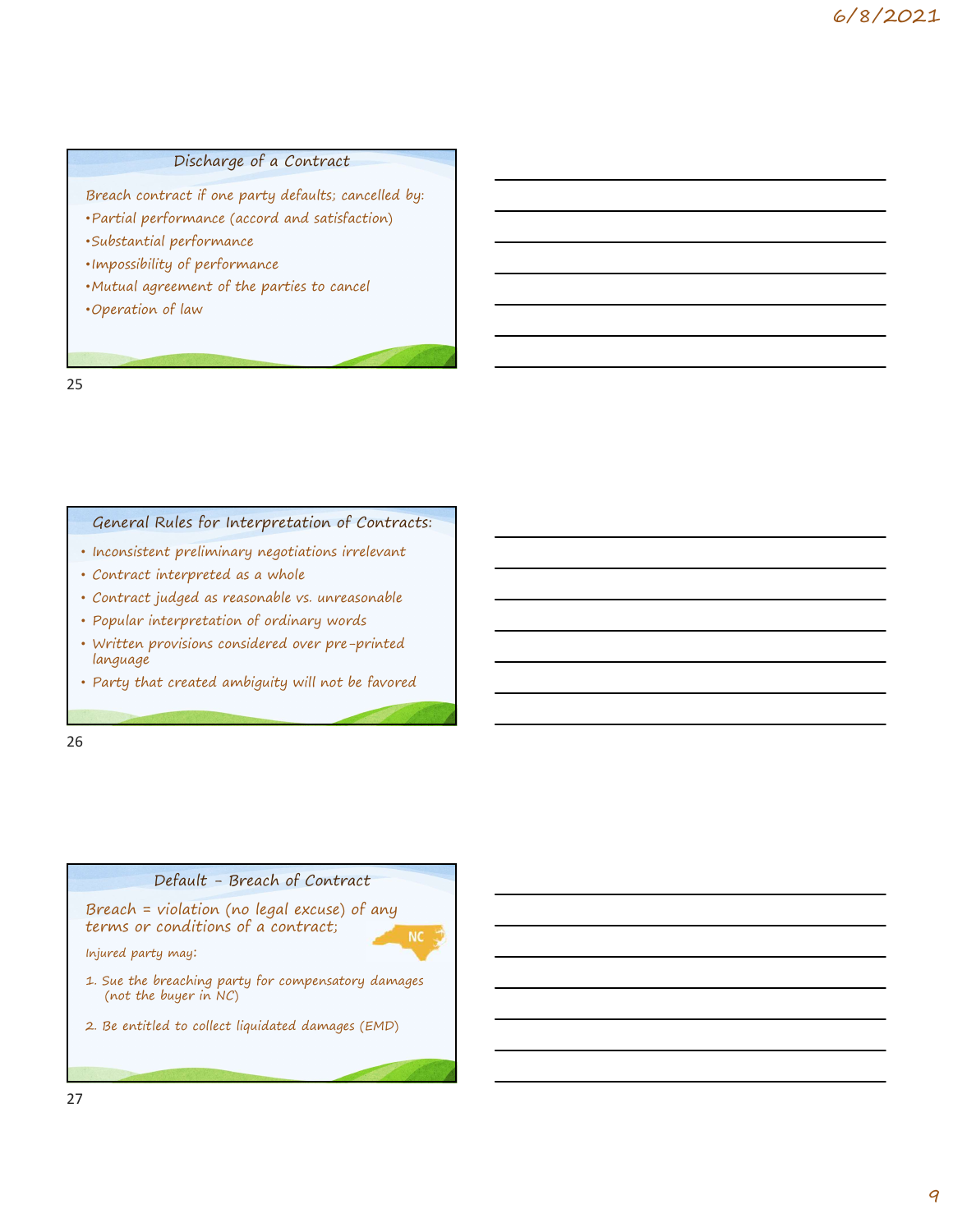



#### Broker's Authority to Prepare Documents

- practice of law)
- **But** <u>allowed to fill i</u>n the blanks on approved preprinted forms  $NC$  G.S. 93A-6(a)(11) Licensees will be disciplined
- Broker can't advise how to take title to property

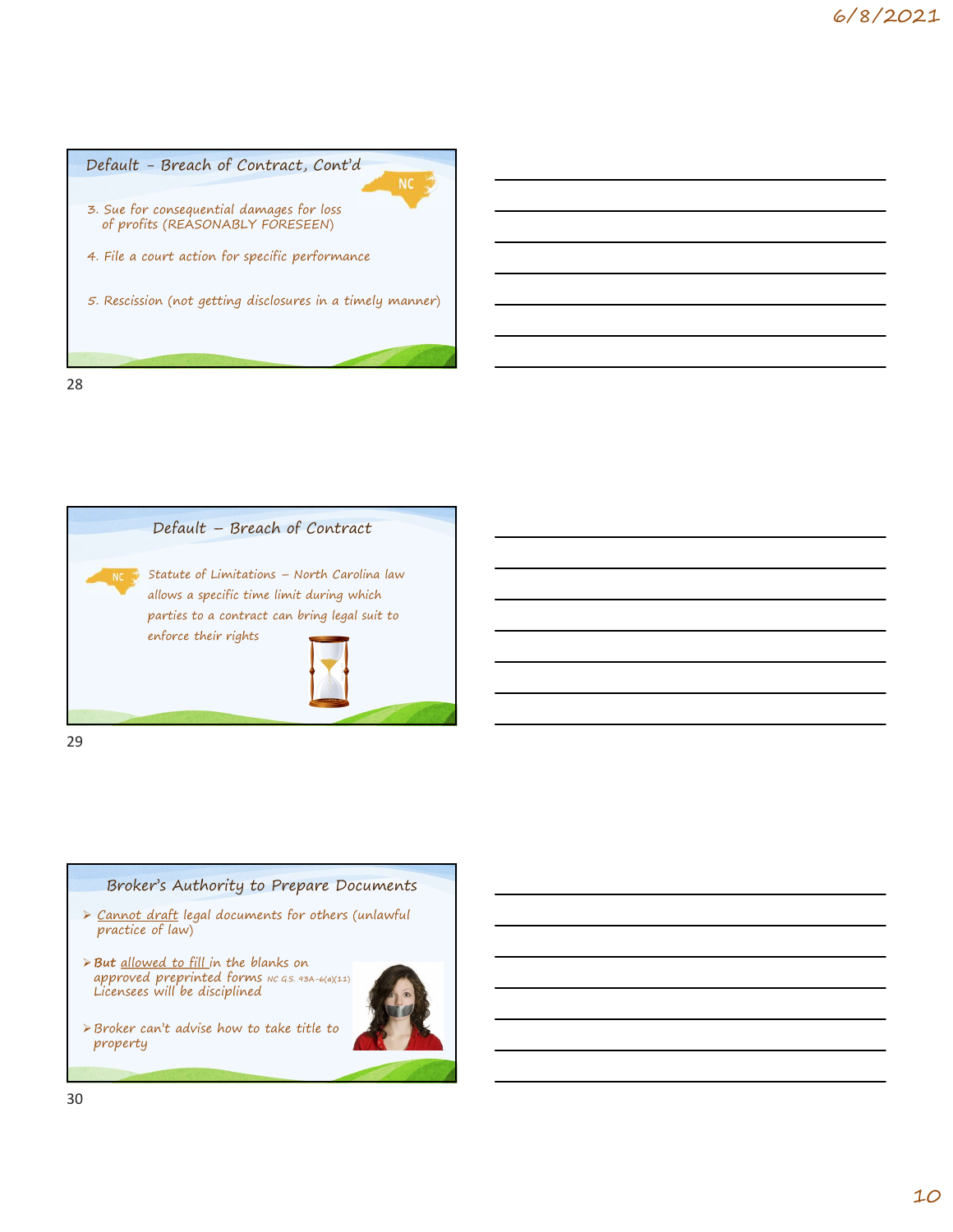



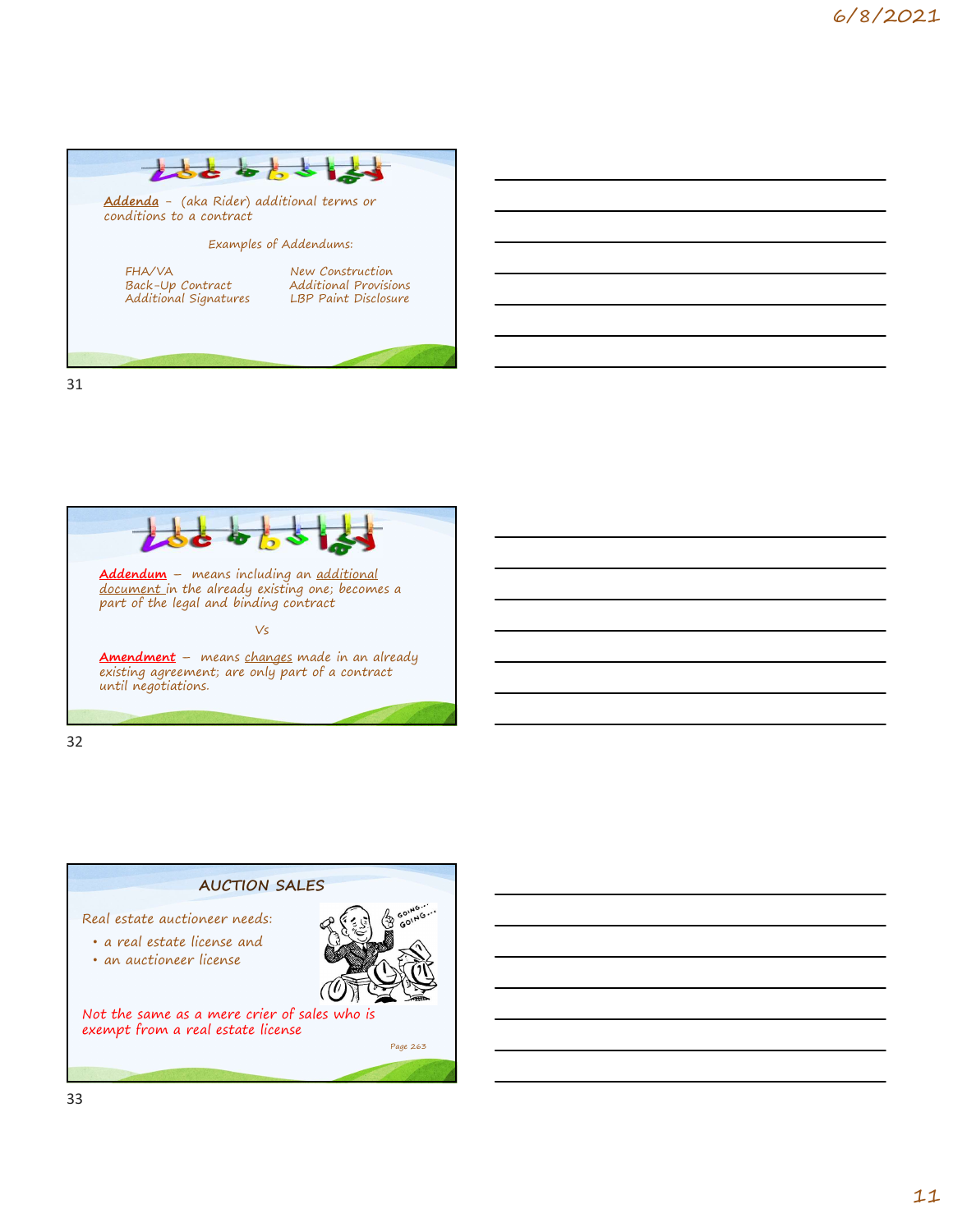#### AUCTION SALES

Two types:<br>1. <u>Auctions with reserve</u>—the seller reserves the AUCTION SALES<br>
1. <u>Auctions with reserve</u>—the seller reserves the<br>
right to stop the bidding if the high bid does<br>
not reach the minimally acceptable bid for the<br>
seller<br>
2. Auctions without reserve—the seller<br>
NCC agrees right to stop the bidding if the high bid does not reach the minimally acceptable bid for the seller AUCTION SALES<br>
types:<br>
actions with reserve—the seller reserves the<br>
ht to stop the bidding if the high bid does<br>
treach the minimally acceptable bid for the<br>
ler<br>
2. Auctions without reserve—the seller<br>
agrees to accept t



agrees to accept the high bid, no matter  $\blacksquare$   $\blacksquare$   $\blacksquare$   $\blacksquare$ "absolute auction" in North Carolina

34



35

A listing broker schedules an appointment to present a<br>purchase offer to the seller. The seller has serious headhed problems and her son is attending to her healthcare. When<br>problems and her son is attending to her healthc A listing broker schedules an appointment to present a<br>purchase offer to the seller. The polehr has serious health<br>problems and her son is attending to her healthcar. When<br>the broker arrives, he finds the seller's son and A listing broker schedules an appointment to present a<br>purchase offer to the seller. The seller has serious health<br>problems and her son is attending to her healthcare. When<br>the broker arrives, he finds the seller's son and